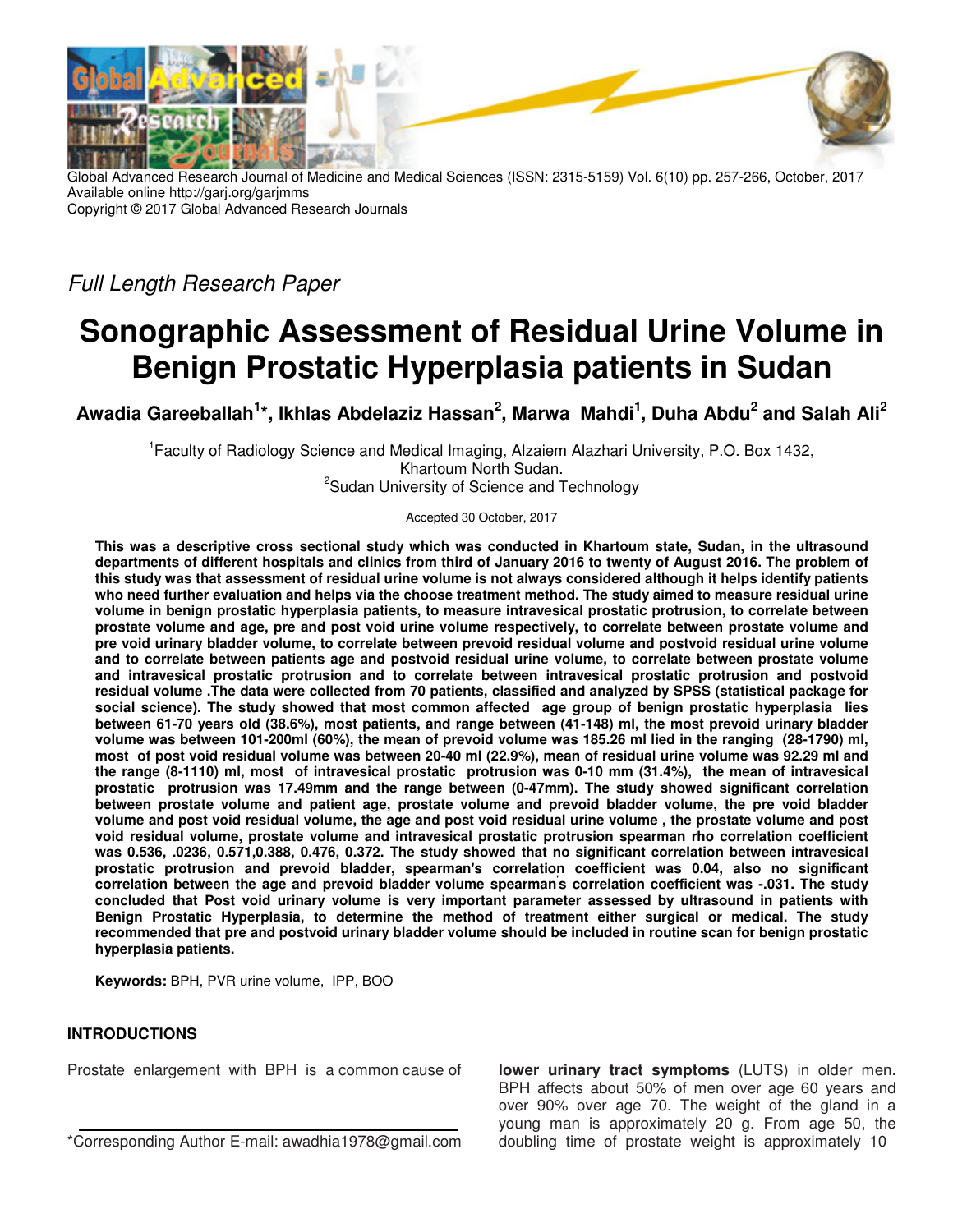years. Prostates weighing more than 40 g are generally considered enlarged in older men (Carol et al., 2011). Benign prostatic hyperplasia is a common disorder believed to be due to an endocrine imbalance which usually begins in the 5th decade and continues throughout life. Enlargement occurs in the periurethral transition zone and usually compresses the central zone and thins the peripheral zone so that most of the gland appears involved. The term inner gland is often used to describe the enlarged transition zone and indistinguishable central zone (Devin, 2005).

Benign prostatic hyperplasia, although contributory, is not the sole cause of lower urinary tract symptoms (LUTS) in the aging male. Not all men with BPH will have lower urinary tract symptoms or indeed benign prostatic enlargement. There is a significant overlap among many different components, including benign prostatic enlargement (BPE), bladder outlet obstruction (BOO), lower urinary tract symptoms (LUTS) (SEER Stat Fact Sheets: Prostate cancer, 1989).

The sonographic appearance of BPH varies and depends on underlying histopathologic changes. The typical sonographic feature of BPH is enlargement of the inner gland (transition zone). With BPH, the enlarged transition zone can exhibit diffuse enlargement or distinct hypoechoic, isoechoic, or hyperechoic nodules. The specific echo pattern depends on the admixture of glandular, stromal, and muscular elements and nodules, which may be fibroblastic, fibromuscular, muscular, hyperadenomatous, or fibroadenomatous and may undergo degenerative cavitation. BPH nodules tend to have distinct margins, unlike transition zone cancer, which can appear as a diffuse, poorly marginated, usually hypoechoic nodule. Hyperplasia of the periurethral glandular elements results in "median lobe" enlargement manifesting as a bulge into the urinary bladder (SEER Stat Fact Sheets: Prostate cancer, 1989; Shinoharaet al., 1989). Investigation of the patient with symptoms of BPH is best done transvesically. Transvesical ultrasound can adequately assess prostate size, identify median lobe enlargement, and evaluate bladder volume and postvoid residual, bladder wall character, trabeculation, diverticula, tumors, and calculi, as well as evaluate the kidneys and ureters for hydronephrosis and masses (Kutikov et al., 2006).

Karzar SH et al 2012 assess intravesical residual urine of patients with benign prostate hyperplasia, sonography accuracy and state that the difference between measuring through sonography and catheterization was 7.89 +/- 0.86, 14.46 +/- 1.87 and 32.73 +/- 2.99 mL in

postvoid residue less than 50, 51-100 and more than 100 mL, respectively. In patients with benign prostate hyperplasia, the mean age of BPH patients was 67.1+\_8.33 years transabdominal sonography is a noninvasive method to determine residue amount (Samad et al., 2012).

Adewumi et al 2014 Sonographic assessment of postvoid residual urine volumes in patients with benign prostatic hyperplasia and state that using these measurements, an equation--[PVR(CUBIC)=374.057+(- 196.94+V1)+(32.5539+V1(2))+(-1.1480+V1(3), where V1=average of the length (L), width (T), and the anteroposterior distance on transverse section (Dt) of the post void urinary bladder]--more accurate than previously existing ones was obtained by cubic regression analysis. Mean ultrasound estimated volume was 220.51 ml as against 220.76 ml after catheterization. The mean difference was 0.25 ml (not significant, p<0.01) with 95% confidence interval of  $+/-10$  ml. With this equation, the ultrasonographic residual urine volume showed a higher correlation coefficient with the catheterized volume at p<0.01 (Pearson r=0.982, r2=0.96) than previously defined formulas. The standard error of the mean was 5.11 ml (mean=220.5+/-190.4 ml). The urinary bladder ultrasound is a simple , accurate, safe, and clinically relevant method of screening for evaluated post void residual urine volume in benign prostatic hyperplasia patients (Edewumi, 2004).

## **MATERIALS AND METHODS**

Cross sectional descriptive study done in different hospitals and clinics in Khartoum state- Sudan (Bahri hospital, Elmotawer center, Anwer clinic, Eeast Nile Model Hospital) in the period from  $3<sup>rd</sup>$  January to  $20<sup>th</sup>$  of August 2016. The study includes 70 patients suffering from Benign prostatic hyperplasia scan by transabdominal ultrasound ,and any patients having other causes of post void residual urine volume excluded. A designed data collection sheet was used to gather patients' demographic data, clinical history. The study variables included age, residence, occupation, ultrasound measurements (urinary bladder volume pre and residual volume, prostate volume, protrusion), Informed consent was obtained from all participant patients. Ethical approval from the local Ethical committee of the Faculty of Radiological Sciences and Medical Imaging at Alzaiem Alazhari University was obtained also.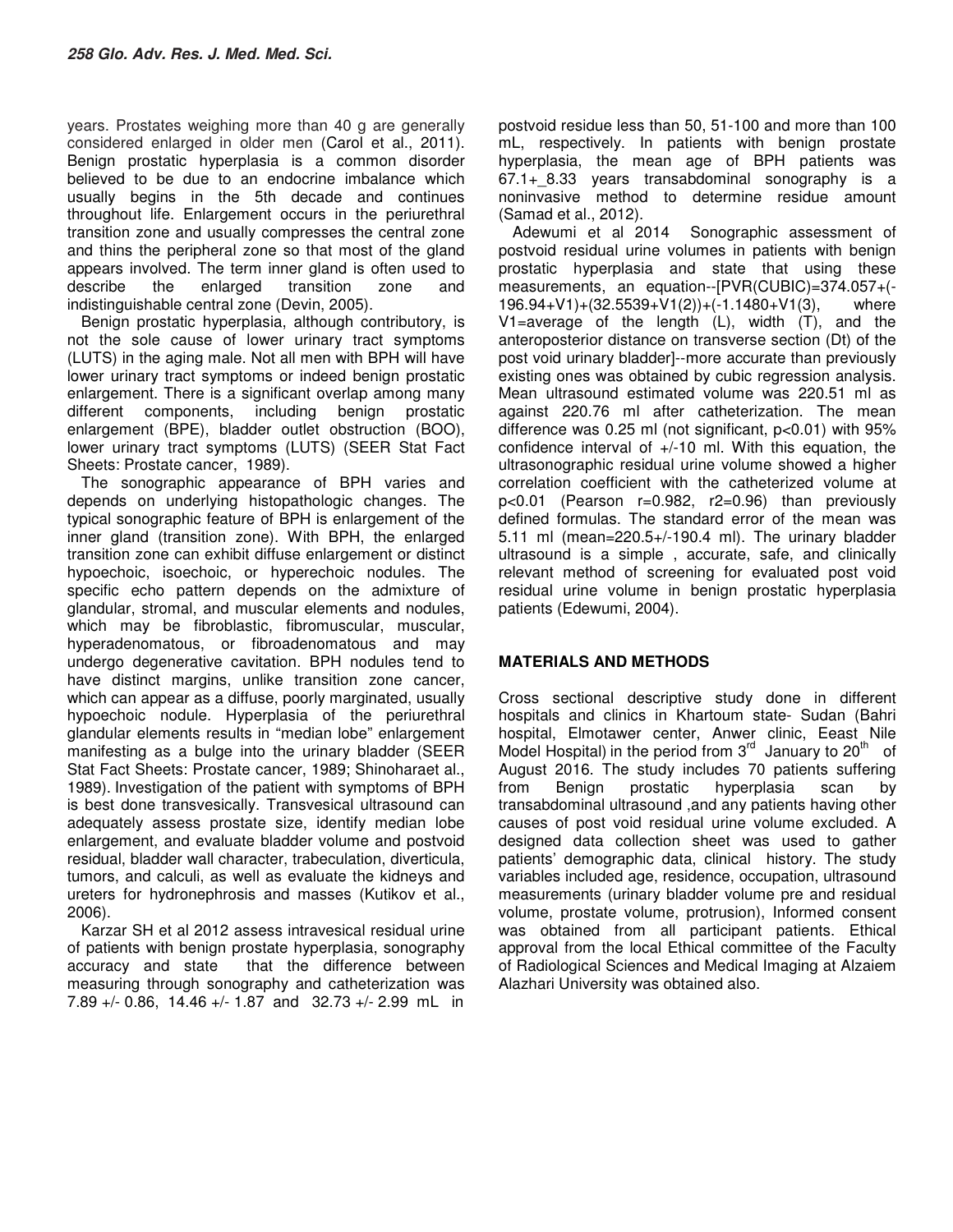#### **Ultrasound technique**

A practical ultrasonography tool was used as a basic guideline for the screening of BPH. This study was carried in the Khartoum. The study was targets on Sudanese male patient who come to ultrasound department .The ages of target population above 50 years, this is common age for occurrence of Benign Prostatic Hyperplasia. The total number of patients was 70 patients. Mainly the ultrasound of bladder must be median distended. Give 4 or 5 glasses of fluid and examined after one hour. The patient should lie supine but may need to be rotated obliquely .The patient should be relaxed, lying comfortably and breathing quietly. The transducer uses a 3.5MHZ. Scanning start with transverse from the symphysis to measure prostate size and up wards to the umbilicus followed by longitudinal scan to measure the depth and to measure intravesical protrusion ,moving from one side of the lower abdomen to the other ,these scan will usually be sufficient ,but it is not always easy to see the position of lateral and anterior walls of the bladder and patients may have to be turned 30-45 degree to see an area more clearly. Any area that appears abnormal must be viewed in several projections. After scanning, the patient should be empty the bladder appears and should then be scanned; the full urinary bladder appears as a large, echo –free area arising out of the pelvis, the scan of bladder start by assessing the smoothness of the interior wall of the bladder and its symmetry section .The thickness of the bladder wall will vary with the degree of distention but should always be approximately the same all around the bladder. Any local area of thickening is abnormal. When distended, the normal bladder wall is less than 4 mm thick .After scanning, the patient should empty. Normally, there should be no residual urine: if there is, the quantity should be estimated. Measure the transverse diameter (T) of the bladder in centimeters, multiply it by the longitudinal diameter (L) in centimeters and then by the AP diameter in centimeters, multiply the total by 0.523 (Carol et al., 2011).

#### **Statistical analysis**

The data of the study was analyzed using SPSS software program version 16. Descriptive statistics Percentage were used to describe the data. T-test was used to compare between the variables and p-value ranging between 0.01- 0.05 values lesser than 0.05, 0.01 were considered significant respectively.

#### **RESULTS**

**Table 1.** frequency distribution of patient's age group

| Age<br>distribution   | Fregu<br>ency | <b>Percent</b> | Valid<br><b>Percent</b> | <b>Cumulative</b><br><b>Percent</b> |
|-----------------------|---------------|----------------|-------------------------|-------------------------------------|
| 50-60 years           | 16            | 22.9           | 22.9                    | 22.9                                |
| 61-70 years           | 27            | 38.6           | 38.6                    | 61.4                                |
| 71-80 years           | 21            | 30.0           | 30.0                    | 91.4                                |
| more than 80<br>years | 6             | 8.6            | 8.6                     | 100.0                               |
| Total                 | 70            | 100.0          | 100.0                   |                                     |

Minimum = 50, maximum = 94, mean=  $67.43$ , std=  $9.972$ 



 **Figure 1.** Frequency distribution of patients' age group

Table 2. Frequency distribution of range of prostate volume

| <b>Prostate</b><br>volume | Frequ<br>ency | <b>Percent</b> | Valid<br>Percent | <b>Cumulative</b><br><b>Percent</b> |
|---------------------------|---------------|----------------|------------------|-------------------------------------|
| $40-50$ ml                | 31            | 44.3           | 44.3             | 44.3                                |
| $51-60$ ml                | 26            | 37.1           | 37.1             | 81.4                                |
| $61 - 70$ ml              | 1             | 1.4            | 1.4              | 82.9                                |
| 71-80 ml                  | 5             | 7.1            | 71               | 90.0                                |
| 81-90 ml                  | 4             | 5.7            | 5.7              | 95.7                                |
| than<br>more<br>90 ml     | 3             | 4.3            | 4.3              | 100.0                               |
| Total                     | 70            | 100.0          | 100.0            |                                     |

Minimum =  $41$ , maximum =  $148$ , mean=  $56.60$ , std=  $17.426$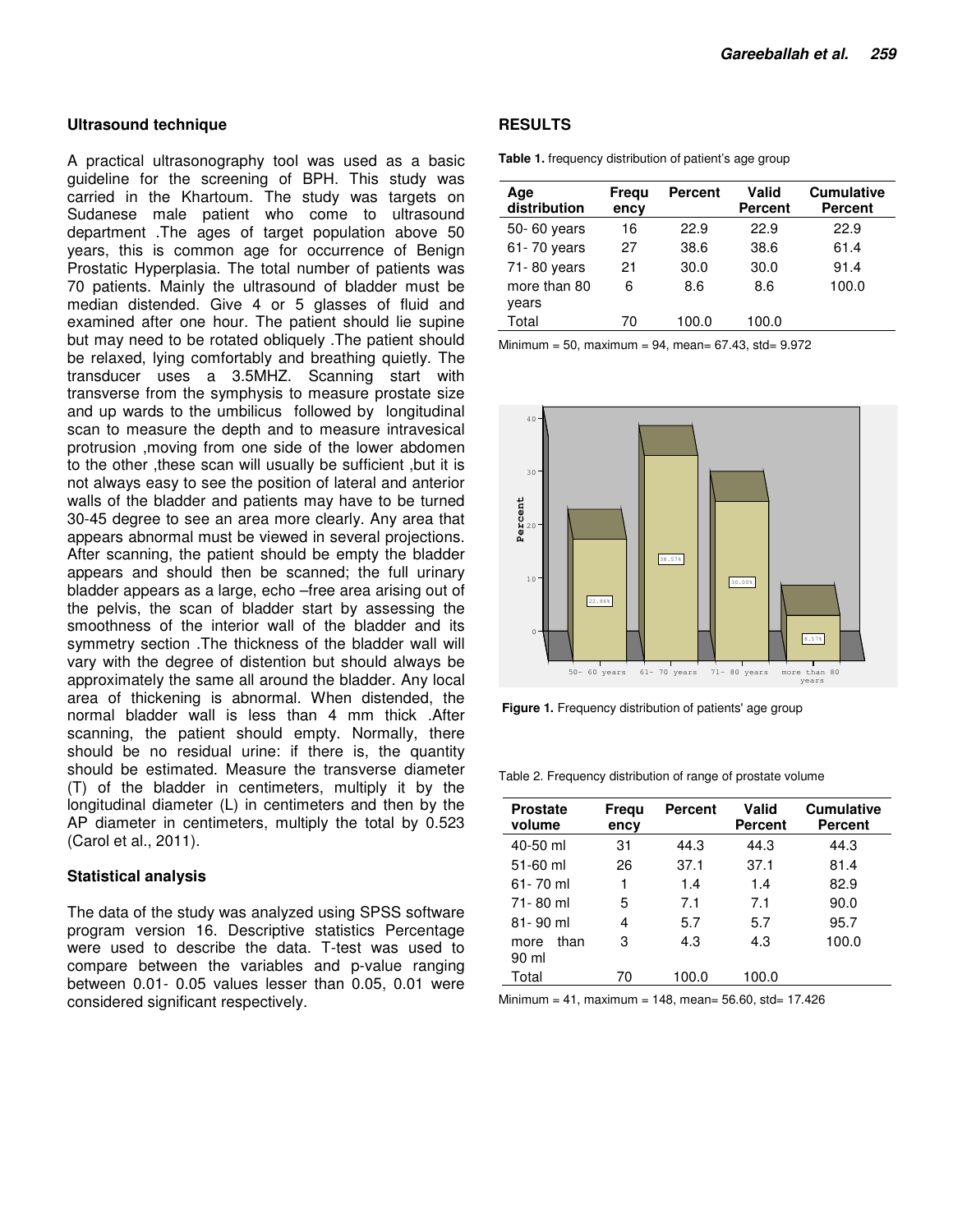

**Figure 2.** Frequency distribution of range of prostate volume

| Prevoiding<br>volume   | <b>Frequency</b> | <b>Percent</b> | Valid<br>Percent | <b>Cumulative</b><br><b>Percent</b> |
|------------------------|------------------|----------------|------------------|-------------------------------------|
| less than 50           | 3                | 4.3            | 4.3              | 100.0                               |
| 50-100 ml              | 11               | 15.7           | 15.7             | 15.7                                |
| 101 - 200 ml           | 42               | 60.0           | 60.0             | 75.7                                |
| 201-300 ml             | 8                | 11.4           | 11.4             | 87.1                                |
| $301 - 400$ ml         | 2                | 2.9            | 2.9              | 90.0                                |
| than<br>more<br>400 ml | 4                | 5.7            | 5.7              | 95.7                                |
| Total                  | 70               | 100.0          | 100.0            |                                     |

**Table 3.** Frequency distribution of range of prevoiding volume

Minimum = 28, maximum =1790, mean= 185.26, std= 218.532



**Figure 3.** Frequency distribution of range of prevoiding volume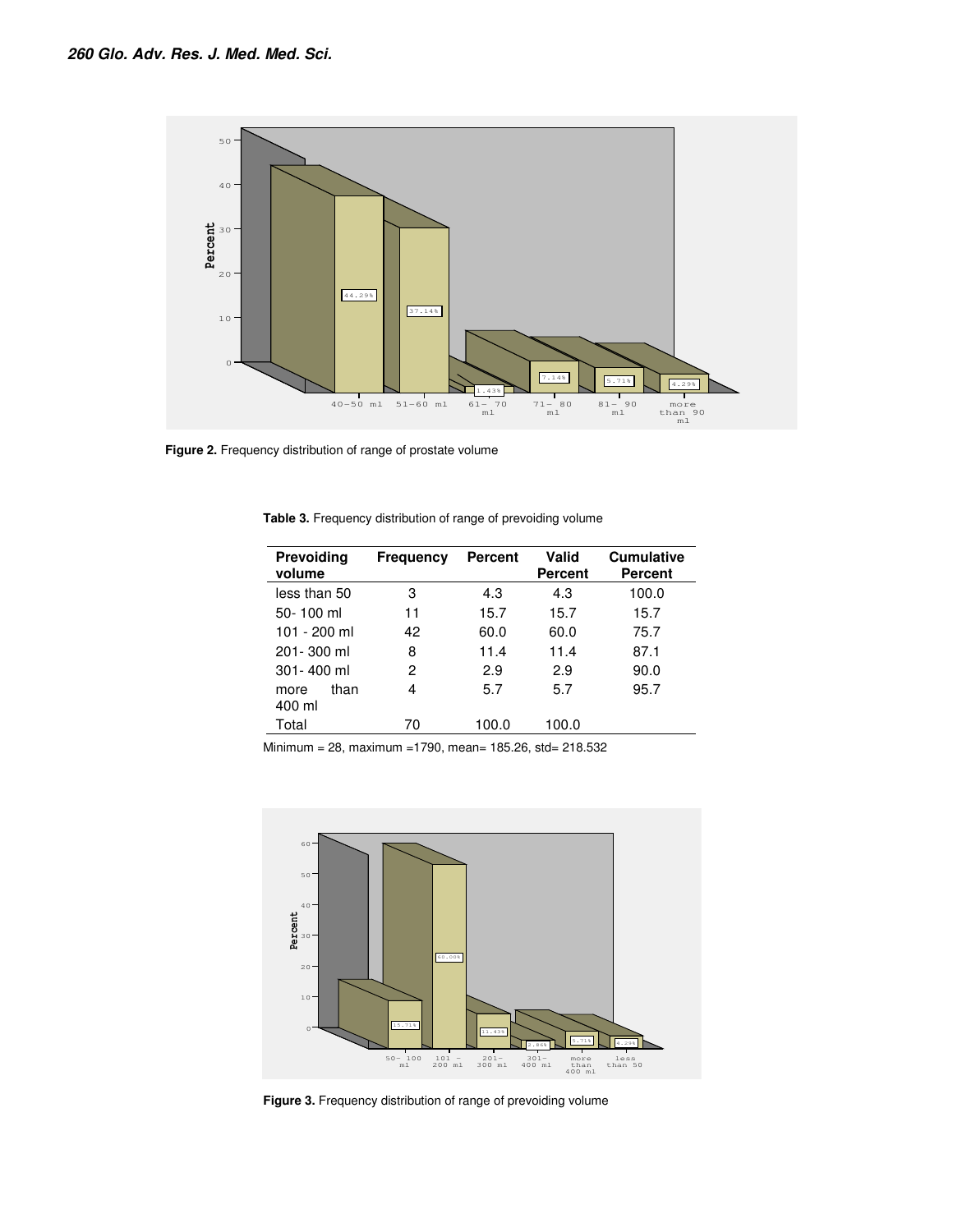| <b>RUV</b>             | <b>Frequency</b> | <b>Percent</b> | Valid<br>Percent | <b>Cumulative</b><br>Percent |
|------------------------|------------------|----------------|------------------|------------------------------|
| $0-20$ ml              | 12               | 17.1           | 17.1             | 17.1                         |
| $21 - 40$ ml           | 16               | 22.9           | 22.9             | 40.0                         |
| $41 - 60$ ml           | 14               | 20.0           | 20.0             | 60.0                         |
| 61-80 ml               | 7                | 10.0           | 10.0             | 70.0                         |
| 81-100 ml              | 6                | 8.6            | 8.6              | 78.6                         |
| 101-120 ml             | 4                | 5.7            | 5.7              | 84.3                         |
| 120 -400 ml            | 8                | 11.4           | 11.4             | 95.7                         |
| than<br>more<br>400 ml | 3                | 4.3            | 4.3              | 100.0                        |
| Total                  | 70               | 100.0          | 100.0            |                              |

**Table 4.** Frequency distribution of residual urine volume

Minimum = 8, maximum =1110, mean= 92.29 ,std= 158.342



**Figure 4.** Frequency distribution of residual urine volume

**Table 5.** Frequency distribution of range of protrusion

| <b>Protrusion</b>     | <b>Frequency</b> | Percent | Valid<br><b>Percent</b> | <b>Cumulative</b><br>Percent |
|-----------------------|------------------|---------|-------------------------|------------------------------|
| $0-10$ mm             | 22               | 31.4    | 31.4                    | 31.4                         |
| 11-20 mm              | 18               | 25.7    | 25.7                    | 57.1                         |
| $21-30$ mm            | 18               | 25.7    | 25.7                    | 82.9                         |
| $31 - 40$ mm          | 10               | 14.3    | 14.3                    | 97.1                         |
| than<br>more<br>40 mm | 2                | 2.9     | 2.9                     | 100.0                        |
| Total                 | 70               | 100.0   | 100.0                   |                              |

 $Minimum = 0$ ,  $maximum = 47$ ,  $mean = 17.49$ ,  $std = 12.864$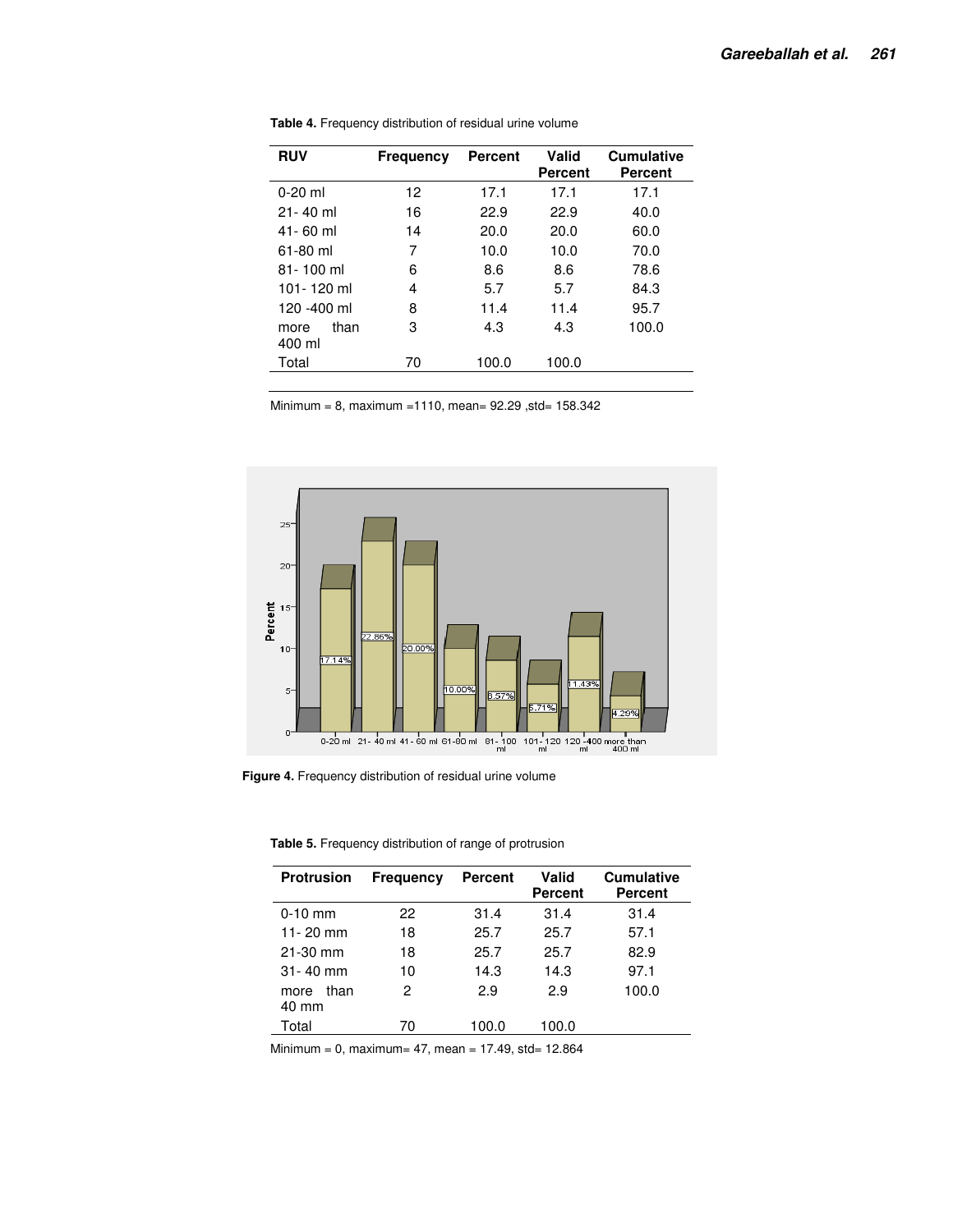l,

| <b>Others</b> | Frequency | <b>Percent</b> | Valid<br><b>Percent</b> | <b>Cumulative</b><br><b>Percent</b> |
|---------------|-----------|----------------|-------------------------|-------------------------------------|
| calcification |           | 1.4            | 1.4                     | 1.4                                 |
| crystal       |           | 1.4            | 1.4                     | 2.9                                 |
| cystitis      | 9         | 12.9           | 12.9                    | 15.7                                |
| no            | 59        | 84.3           | 84.3                    | 100.0                               |
| Total         | 70        | 100.0          | 100.0                   |                                     |

**Table 6.** Frequency distribution of other finding associated with BPH



**Figure 5.** Frequency distribution of other finding associated with BPH

| Table 7. Correlations between prostate volume and age |  |  |  |  |
|-------------------------------------------------------|--|--|--|--|
|-------------------------------------------------------|--|--|--|--|

|            |          |                                | age      | <b>Prostate</b> |
|------------|----------|--------------------------------|----------|-----------------|
| Spearman's | age      | <b>Correlation Coefficient</b> | 1.000    | .536(**)        |
| rho        |          | Sig. (2-tailed)                |          | .000            |
|            |          |                                |          |                 |
|            | Prostate | <b>Correlation Coefficient</b> | .536(**) | 1.000           |
|            |          | Sig. (2-tailed)                | .000     |                 |
|            |          |                                | 70       | 70              |
|            |          |                                |          |                 |

\*\* Correlation is significant at the 0.01 level (2-tailed).

**Table 8.** Correlations correlation between age and prevoid urine volume

|                |                |                                | Prevoid<br>UV | age     |
|----------------|----------------|--------------------------------|---------------|---------|
| Spearman's rho | Prevoid volume | <b>Correlation Coefficient</b> | 1.000         | $-.031$ |
|                |                | Sig. (2-tailed)                |               | .801    |
|                |                | N                              | 70            | 70      |
|                | age            | <b>Correlation Coefficient</b> | $-.031$       | 1.000   |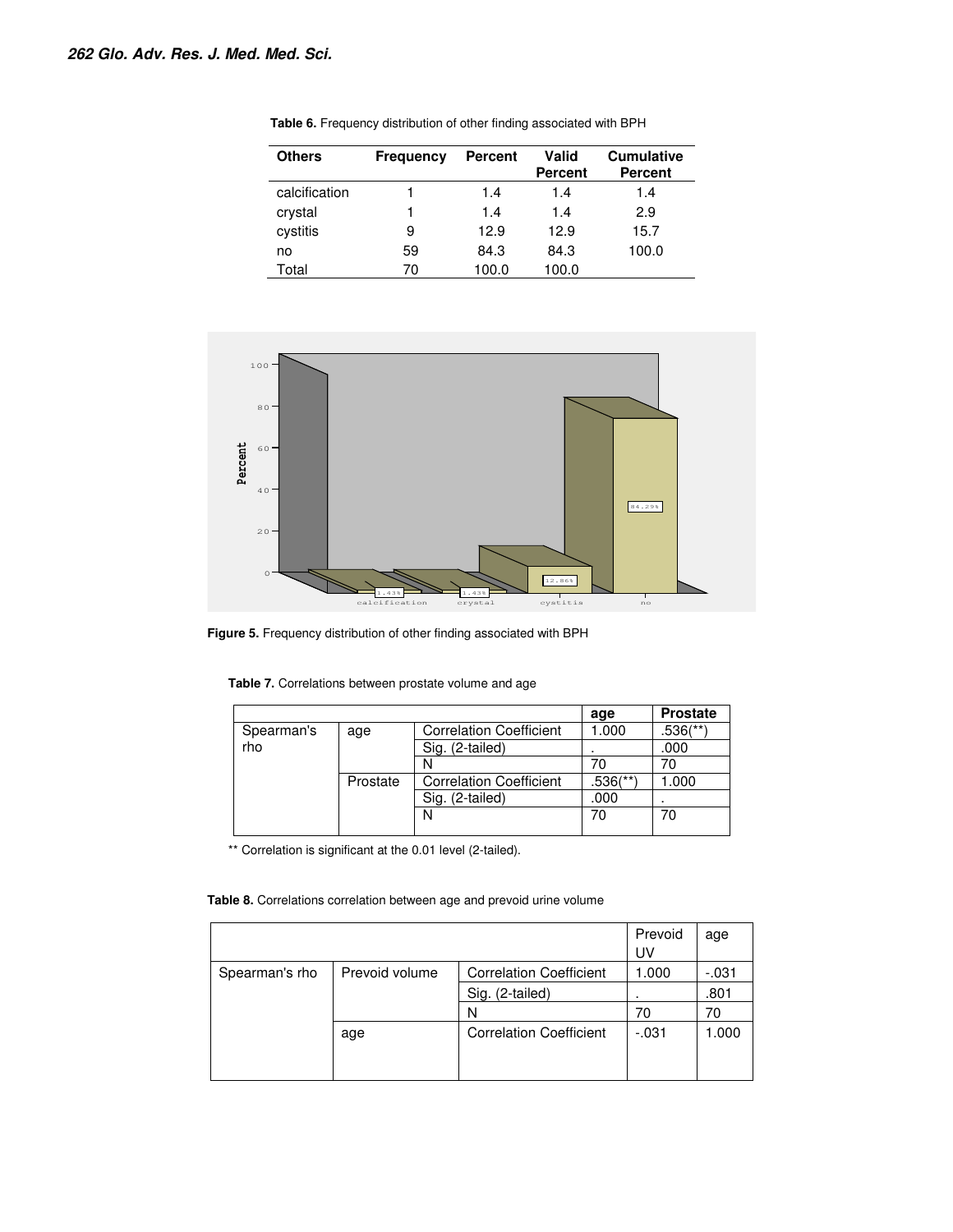|                |          |                                | prevoid   | Prostate  |
|----------------|----------|--------------------------------|-----------|-----------|
| Spearman's rho | Prevoid  | <b>Correlation Coefficient</b> | 1.000     | $.236(*)$ |
|                |          | Sig. (2-tailed)                |           | .050      |
|                |          | N                              | 70        | 70        |
|                | Prostate | <b>Correlation Coefficient</b> | $.236(*)$ | 1.000     |
|                |          | Sig. (2-tailed)                | .050      |           |
|                |          | N                              | 70        | 70        |

**Table 9.** Correlations between prostate volume and prevoid volume

\*Correlation is significant at the 0.05 level (2-tailed).

#### **Table 10.** Correlations between RUV and prevoid volume

|                |            |                                | Prevoid                | <b>RUV</b>             |
|----------------|------------|--------------------------------|------------------------|------------------------|
| Spearman's rho | prevoid    | <b>Correlation Coefficient</b> | 1.000                  | $.571$ <sup>**</sup> ) |
|                |            | Sig. (2-tailed)                |                        | .000                   |
|                |            | N                              | 70                     | 70                     |
|                | <b>RUV</b> | <b>Correlation Coefficient</b> | $.571$ <sup>**</sup> ) | 1.000                  |
|                |            | Sig. (2-tailed)                | .000                   | ٠                      |
|                |            | N                              | 70                     |                        |

\*\*Correlation is significant at the 0.01 level (2-tailed).

**Table 11.** Correlations between age and RUV volume

|                |            |                                | <b>RUV</b>  | age         |
|----------------|------------|--------------------------------|-------------|-------------|
| Spearman's rho | <b>RUV</b> | <b>Correlation Coefficient</b> | 1.000       | $.388$ (**) |
|                |            | (2-tailed)<br>Sig.             |             | .001        |
|                |            | N                              | 70          | 70          |
|                | age        | <b>Correlation Coefficient</b> | $.388$ (**) | 000.        |
|                |            | (2-tailed)                     | .001        |             |
|                |            | N                              | 70          |             |

\*\*Correlation is significant at the 0.01 level (2-tailed).

#### **Table 12.** Correlations between prostate volume and RUV

|                |            |                                | <b>RUV</b>              | Prostate               |
|----------------|------------|--------------------------------|-------------------------|------------------------|
| Spearman's rho | <b>RUV</b> | <b>Correlation Coefficient</b> | 1.000                   | $.476$ <sup>(**)</sup> |
|                |            | Sig. (2-tailed)                |                         | .000                   |
|                |            | N                              | 70                      | 70                     |
|                | prostate   | <b>Correlation Coefficient</b> | $.476$ <sup>(**</sup> ) | 1.000                  |
|                |            | Sig. (2-tailed)                | .000                    |                        |
|                |            | N                              | 70                      |                        |

\*\*Correlation is significant at the 0.01 level (2-tailed).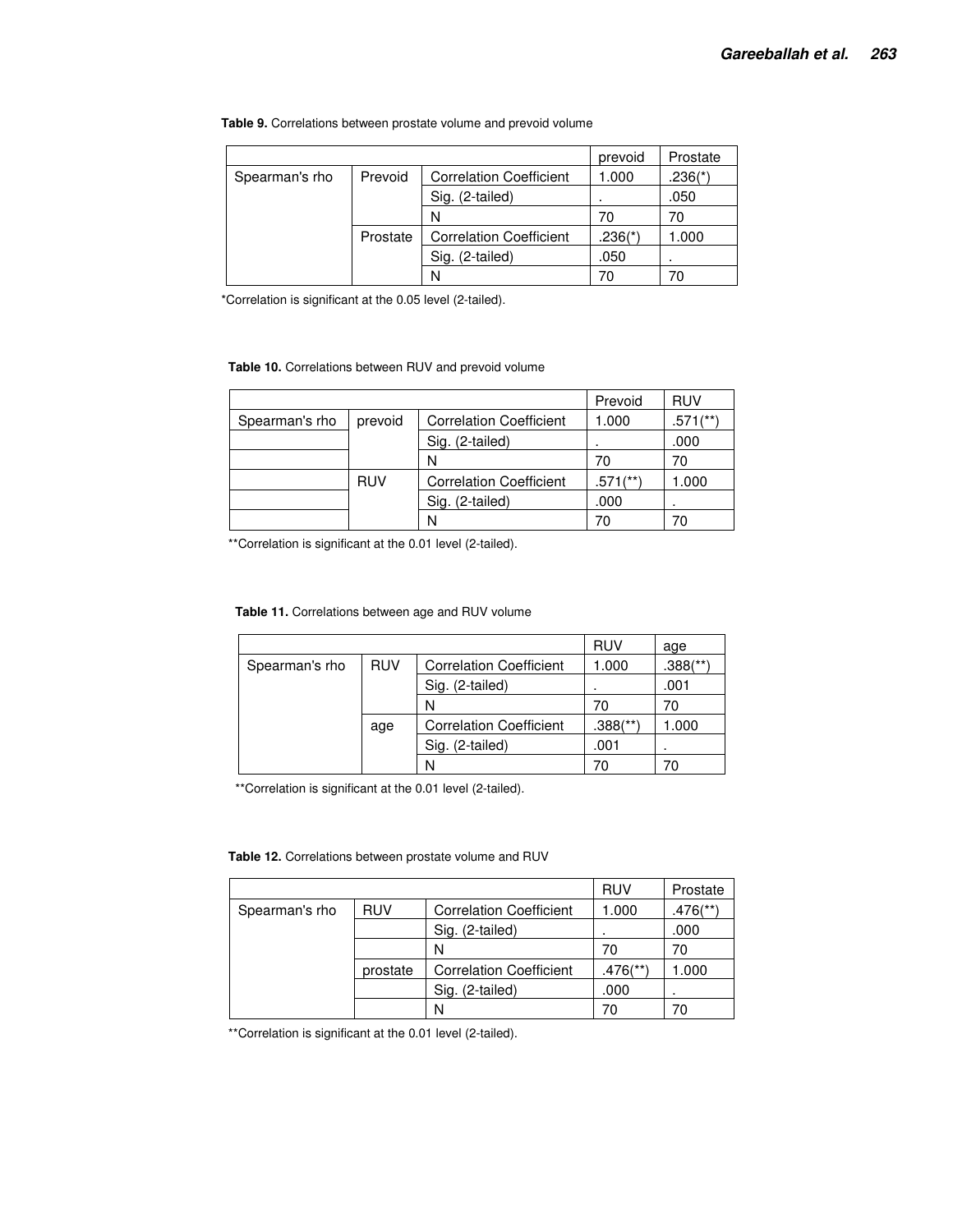| <b>Table 13.</b> Correlations between protrusion and prevoid volume |  |  |
|---------------------------------------------------------------------|--|--|
|---------------------------------------------------------------------|--|--|

|                |            |                                | Prevoid | Protrusion |
|----------------|------------|--------------------------------|---------|------------|
| Spearman's rho | prevoid    | <b>Correlation Coefficient</b> | 1.000   | .167       |
|                |            | Sig. (2-tailed)                | ٠       | .167       |
|                |            | N                              | 70      | 70         |
|                | Protrusion | <b>Correlation Coefficient</b> | .167    | 000.1      |
|                |            | Sig. (2-tailed)                | .167    |            |
|                |            |                                |         |            |

**Table 14.** Correlations between prostate volume and protrusion volume

|                |            |                                | Protrusion             | Prostate volume        |
|----------------|------------|--------------------------------|------------------------|------------------------|
| Spearman's rho | Protrusion | <b>Correlation Coefficient</b> | 1.000                  | $.372$ <sup>**</sup> ) |
|                |            | Sig. (2-tailed)                |                        | .002                   |
|                |            | N                              | 70                     | 70                     |
|                | Prostate   | <b>Correlation Coefficient</b> | $.372$ <sup>(**)</sup> | 1.000                  |
|                |            | Sig. (2-tailed)                | .002                   |                        |
|                |            |                                | 70                     |                        |

\*\*Correlation is significant at the 0.01 level (2-tailed).

**Table 15.** Correlations between RUV and protrusion volume

|                |            |                                | <b>RUV</b> | Protrusion |
|----------------|------------|--------------------------------|------------|------------|
| Spearman's rho | <b>RUV</b> | <b>Correlation Coefficient</b> | 1.000      | .054       |
|                |            | (2-tailed)<br>Sig.             |            | .657       |
|                |            | N                              | 70         | 70         |
|                | Protrusion | <b>Correlation Coefficient</b> | .054       | .000       |
|                |            | (2-tailed)                     | .657       |            |
|                |            | N                              | 70         |            |

#### **DISCUSSION**

This was across sectional study carried out in Khartoum state -Sudan. Several previous studies in various settings supported that ultrasound scanning as safe, cost effective, reliable, and accurate tool for the volume of residual urine in the benign prostatic hyperplasia. This study found that the most common affected age group of benign prostatic hyperplasia ranged between 61-70 years old (38.6%) and between 71-80 years old frequency (30%) respectively, as literature stated that prostate volume increases with age (Carol et al., 2011). The mean age of BPH patients in this study was 67.43+\_9.972 years this results agree with Samad et al 2012 (Samad et al., 2012) Regarding the range of prostate volume for patients with benign prostatic hyperplasia the most common range is from 40-50ml (44.3%) 31 patients followed by 51-60 ml (37.1%) 26 patients. The means of prostate volume was 56.60 ml

and the range of it from (41-148) ml. Concerning the prevoid urinary bladder volume most range was between 101-200ml (60%) frequency 42 patients. The mean of pre void volume was 185.26 and the range was (28-1790) ml.

According to this study, 16 patients (22.9%) were found with postvoid residual volume range between 20-40 ml, patients had residual urine volume greater than 100 was 15 patients and treated surgically. The Mean of residual urine volume was 92.29 and the range was (8-1110) ml.

Most of patients had intravesical protrusion a range from 0-10mm (31.4%) frequency 22 patients followed by two group 11-20mm and 21-30mm with equal percentage (25.7%) and equal frequency 18 patients. The means of intravesical protrusion is 17.49 mm and the range between 0-47mm. Most patients had no other ultrasound findings associated with benign prostatic hyperplasia (84.3%) and most associated finding was cystitis (12.9%).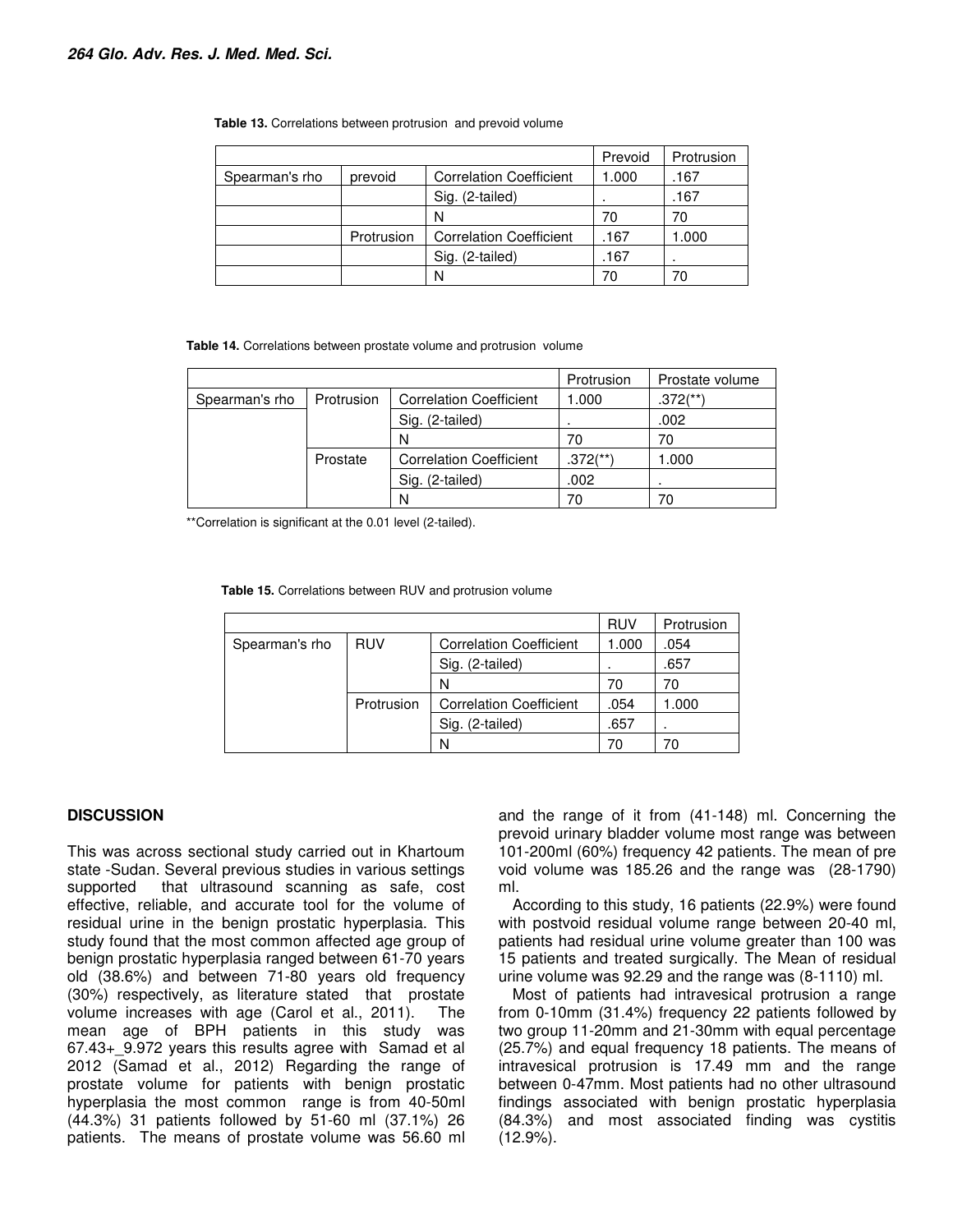Regarding the correlation (r) between prostate volume and patient age, the correlation is highly significant, sig  $(2-tail)$  r= 0.000, the spearman rho correlation coefficient is 0.536. This result agree S with (Shi-Jun et al., 2013) who found that prostate volume increased with age (Shi-Jun, 2013). No significant correlation between the age and prevoid bladder volume spearman correlation coefficient is  $-0.03$ ,  $r = 0.801$ . The correlation between the prostate volume and prevoid bladder volume is significant sig (2-tailed)  $r = 0.05$ . Spearman correlation coefficient = 0.236. There was highly significant correlation between the pre void bladder volume and post void residual volume, sig.  $(2$ -tailed)  $r = 0.000$ , spearman correlation  $coefficient = 0.571$ . Correlation between age and post void residual volume is significant sig (2-tailed)  $r = 0.01$ , spearman correlation coefficient  $= 0.388$ . This result disagree S with (Kolman et al., 1999 ), who found that in regression analyses post-void residual did not appear to be associated with the American Urological Association symptom index, age or peak urinary flow rate (Kolman et al., 1999). Correlation between prostate volume and post void residual volume is highly significant sig. (2-tailed) r: 0.000 , spearman rho correlation coefficient 0.476 . This result agrees with (Keqin et al., 2007) who found that Positive correlation was found between IPP and prostate volume as well as PVR (Spearman's rho = 0.401 and 0.342, respectively) (Keqin et al., 2007). No significant correlation between intravesical prostatic protrusion and pre void bladder volume. Correlation between prostate volume and intravesical prostatic protrusion is significant sig. (2-tailed)  $r: 0.002$ , spearman correlation coefficient = 0372. This result is agrees with the result (Bantis et al 2010), who found that There was a statistical correlation between the BOO and: a) PSA  $(P = 0.004)$ , b) prostate volume with P of  $<$  0.001) and c) IPP = 0.005 (Bantis, 2010) No significant correlation between intravesical prostatic protrusion and postvoid residual urine  $r = 0.657$ , spearman correlation coefficient 0.04. This result is disagrees with ( Bangabandhu Sheikh Mujib Medical University BSMMU et al) and (Lim, 2006) that significantly correlates with bladder outlet obstruction in patients with benign prostatic hyperplasia and the correlation of IPP was more stronger than that of prostate volume and IPP remained the most significant independent index to determine BOO respectively (Bangabandhu et al., 2012; Lim, 2006). This result may be due to smaller sample volume in this study and the most of them protrusion lies in range (0-20mm).

### **CONCLUSION**

Ultrasonography is a good diagnostic method in the screening of benign prostatic hyperplasia. post voiding scan a very important to realize the efficiency of urinary bladder. There is a relation between patient age and prostate gland size, and thus the prostate size was



**Image 1 a.** Volume of prostate 103.7ml in 80 years old and small amount of residual urine 40ml



**Image 1 b.** Intravesical protrusion 22.4mm for the same patient

apparently increased with increasing age. Common finding associated with enlarged prostate gland was cystitis. There was a relationship between intravesical protrusion and prostate volume and in future may become a useful factor to assess residual urine volume. There was also strong positive correlation between post void and pre void urinary volume and size of prostate gland. Post void urine volume is very important parameter assessed by ultrasound in patients with benign prostatic hyperplasia to determine the method of treatment either surgical or medical.